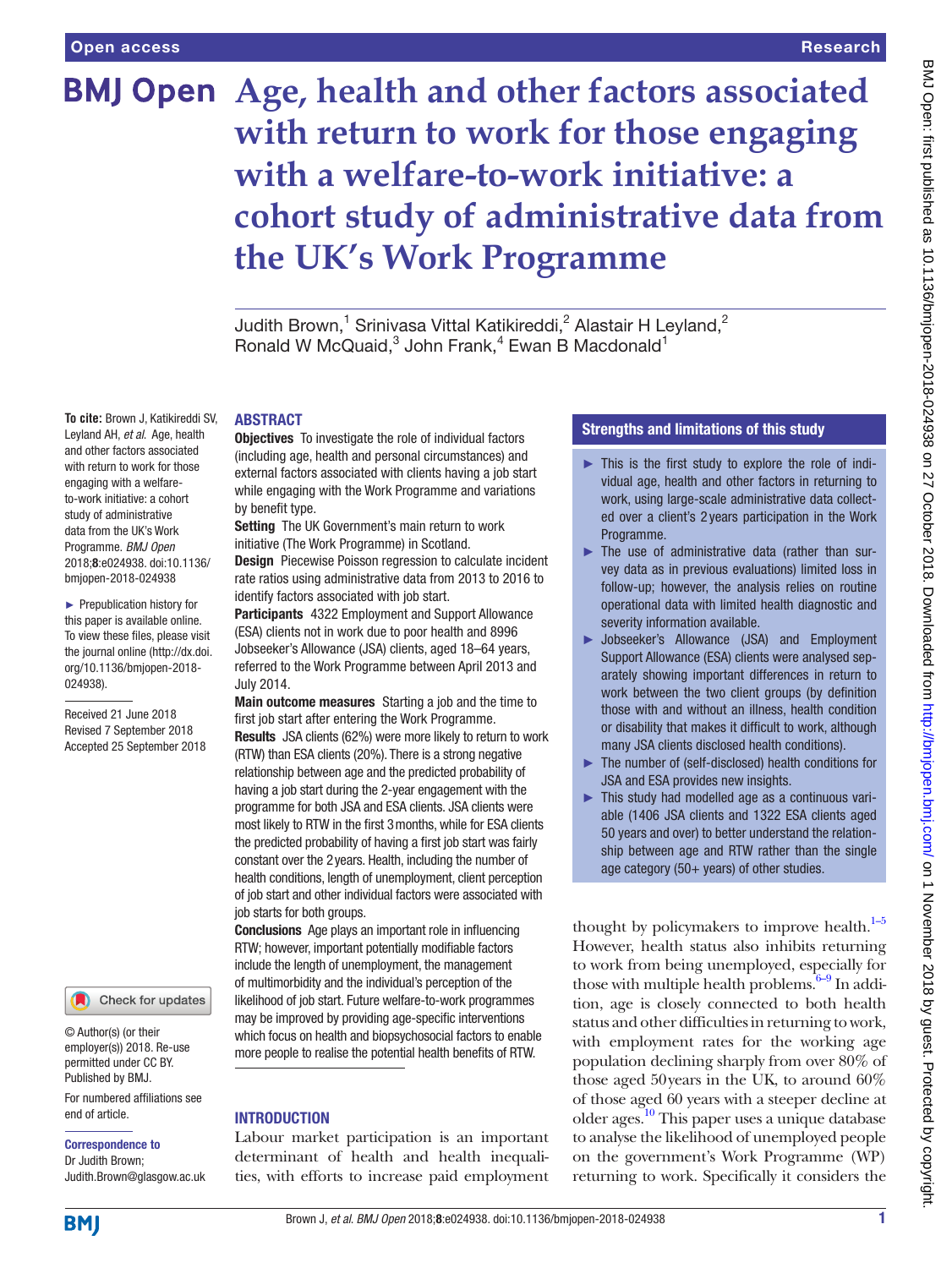role of age when comparing those with an illness, health condition or disability that makes it difficult to work (those receiving the Employment and Support Allowance (ESA)) and others on the programme (those receiving Jobseeker's Allowance (JSA)).

Due to the ageing population, older workers increasingly make up a greater proportion of the workforce in most economically developed countries.<sup>11</sup> Thus, recruiting and retaining older workers, and encouraging and enabling more people to work for longer, is a policy priority for governments and employers.<sup>1112</sup> For instance, from 2014 to 2024 the UK will have 200000 fewer people aged 16–49 years and 3.2million more people aged 50 years to state pension age, but the latter with a lower average employment rate.<sup>1</sup>

Older workers face significant barriers in the labour market and are less likely to regain employment after job loss and are at increased risk of chronic health conditions, which contribute to job loss and may make re-employment difficult.<sup>14–17</sup> In addition, this age group may encounter barriers and factors that interact with their health including direct and indirect age discrimination,<sup>18–20</sup> skills gaps (especially in IT),<sup>19</sup> caring responsibilities, for example, for grandchildren or elderly parents<sup>21</sup> and the lack of flexible working opportunities. $22$  Some individuals may experience multiple interacting or overlapping disadvantages, which may be difficult to resolve in isolation.[8 23](#page-12-4) For older workers (in this study refers to those aged 50–64 years), there are added difficulties of separating the impact of biological ageing from the impacts of unemployment and health selection effects (eg, ill health leading to early voluntary retirement). $5$ 

The WP was the UK Government's flagship welfare-towork initiative to help those more detached from the labour market to enter employment and reduce the time people spent on benefits. The design of the WP has parallels with other Organisation for Economic Cooperation and Development countries' active labour market policies for those on welfare or unemployed, in terms of moves towards delivery of general and specialist employment services through networks of private and not-for-profit organisations, usually through employment outcomes-based performance contracts, with a variety of forms of procurement.<sup>2425</sup> In addition to the WP, outsourcing included services for the disabled in countries such as Australia and the Netherlands (mainly to not-for-profit or private organisations), Sweden, Denmark and the USA.<sup>26-30</sup>

The WP was launched throughout Great Britain in June 2011 as part of a sweeping programme of welfare reforms with final referrals in March  $2017<sup>31</sup>$  $2017<sup>31</sup>$  $2017<sup>31</sup>$  It required more people to either seek work or to undertake some form of work-related activity as a condition of receiving benefit.<sup>[32](#page-13-9)</sup> The 2-year programme was delivered by a range of private, public and voluntary sector organisations across 18 regions. The Department for Work and Pensions (DWP) paid two or more prime contractors to provide directly or indirectly (through subcontractors) support to unemployed job seekers in each region (delivered as a 'black box' approach

where much of the control over services provided was wielded by the contractor). One innovatory feature was that payments were by results with most payments being after a participant had sustained employment (although not necessary with the same employer) for a minimum time, rather than payments being mainly for job seekers participating or entering employment.

The unemployed including those out of work due to health reasons were required to participate in the WP, and others were able to volunteer to use the services depending on their circumstances. The WP supported two main groups of benefit claimants: JSA clients and ESA clients. JSA is a benefit for people who are unemployed but capable of work, usually paid to unemployed people if all of the following apply: they are aged 18 years to state pension age, not in full-time education, living in Great Britain, available for work, actively seeking work and work on average  $\leq$ 16 hours per week.<sup>[33](#page-13-10)</sup> Those aged 18–24 years were a priority group and had to have been unemployed a shorter period (usually 6 months) before entering the WP than most older groups. ESA is a benefit for people who have an illness, health condition or disability that makes it difficult to work and requires participants to undergo a Work Capability Assessment.<sup>34</sup> Claimants may get ESA if their illness or disability affects their ability to work and if they are: under state pension age, not getting statutory sick pay or statutory maternity pay and have not gone back to work and are not getting JSA. ESA clients are not separated by age and often people become disabled or experience worsening health, and so join ESA, later in life. So generally ESA clients in our study are older than JSA clients.

One of the most extensive reports from the national WP evaluation to investigate factors influencing return to work (RTW) is a telephone survey of 4700 clients and a follow-up survey of 1800 of the same clients.<sup>8</sup> It found that after 2years on the programme, 67% of people were still not in work, and were more likely to be male, older than 55 years, have health conditions, few qualifications and no recent work experience. Because having a health condition or disability was shown to be an important factor we believe there is a need to investigate ESA clients separately since people with long-term health conditions and disabilities experience disproportionately lower employment rates. Data from 2015 show a significant gap in the employment rates of disabled (48%) and non-disabled people  $(80\%)$ ,<sup>[35](#page-13-12)</sup> and while the UK Government is committed to seeing 1 million more people in work over the next 10 years,  $36$  if there is to be any chance of achieving this, then there must be a focus on improving outcomes for the over 50s and for those with disabilities in these new schemes. Furthermore, the evaluation investigated clients by age categories (18–24, 25–34, 35–44, 45–54, 55–59 and 60+ years) and for some analyses grouped clients aged 50+ years intoone group. The National Audit report of the WP did investigate JSA clients (termed easier-to-help) and ESA clients (termed harder-to-help) separately but they only reported on performance in getting people into work and not on the factors associated with RTW.<sup>[32](#page-13-9)</sup>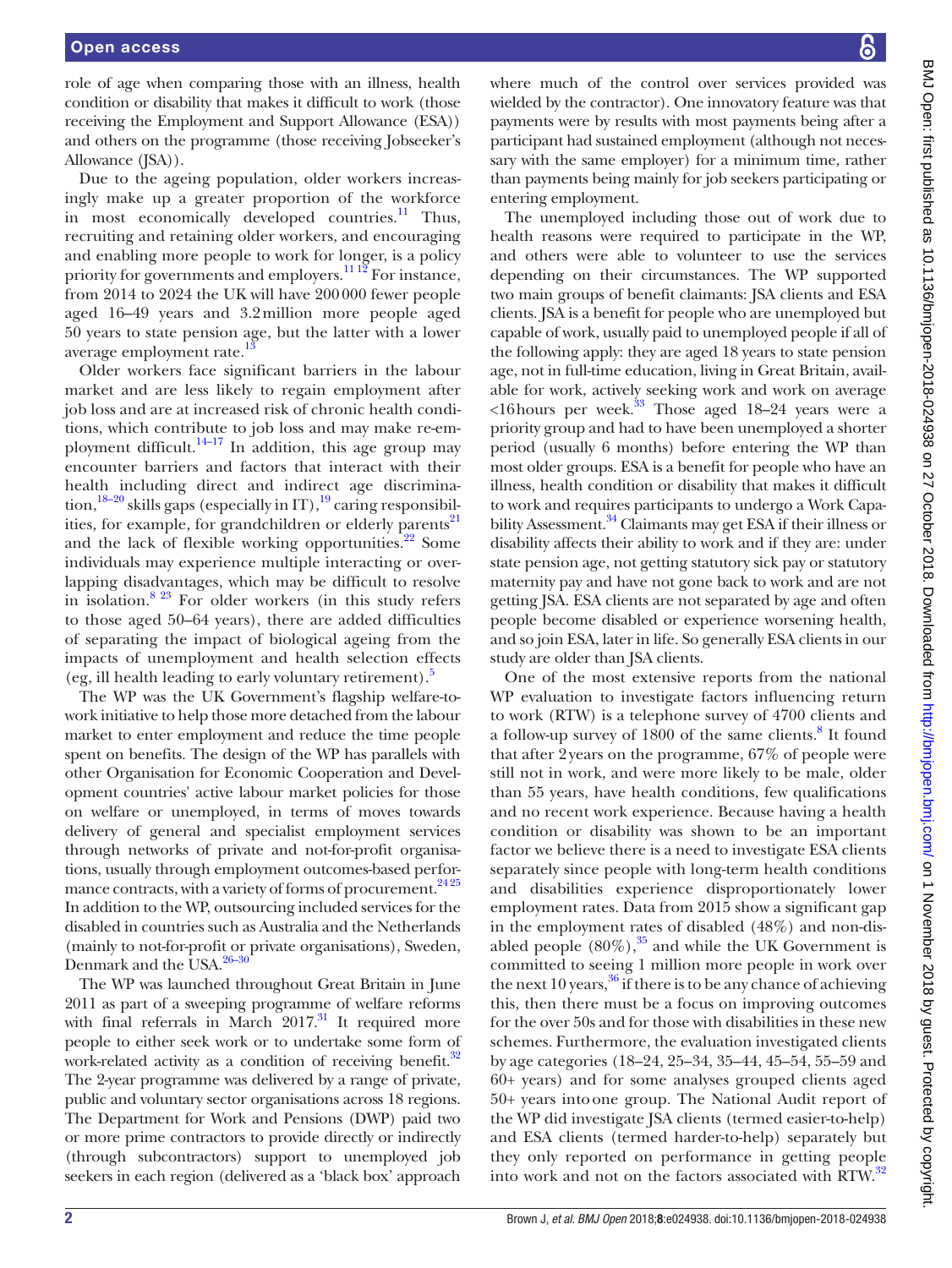Age UK reports divided over 50s into three age categories (50–54, 55–59 and 60+ years) and suggested that low job performance is not caused by a higher incidence of

main barrier to work.<sup>37 38</sup> In order to better understand all clients aged 50 years and above, we investigated individual factors, personal circumstances and external factors associated with RTW of JSA and ESA clients separately, treating age as a continuous variable. The aim of this study was to answer the following research questions:

disability or health conditions but rather age itself was the

- 1. What is the relationship between age and returning to work for JSA and ESA clients engaged with the WP?
- 2. How does the likelihood of returning to work change over the period of their participation in the WP for JSA and ESA clients?
- 3. What other factors, including health, are associated with RTW for JSA and ESA clients?

# **METHODS**

#### Description of cohort

'Supporting Older People into Employment' (SOPIE) is a mixed methods longitudinal study involving a collaboration between academics, a major WP provider (Ingeus) and the UK DWP. Full details on the study, including sample size, can be found in the protocol paper. $39$  The study population was all clients who entered the Ingeus WP in Scotland between 1 April 2013 and 31 July 2014 (14265 clients). After data cleaning the SOPIE cohort totalled 13318 clients. The 947 clients were removed from the study population as they had significant missing baseline data including age (n=693); it was not possible to generate datazone from postcode (n=100); were aged 16–17 years (n=7); had lengths of unemployment which were not possible, for example, a client aged 20years with 10 years of unemployment history (n=147). The cohort was followed up longitudinally for the 2years they engaged with Ingeus on the WP.

#### Variables

After referral to the WP, clients completed a baseline face-to-face assessment with an employment advisor. The individual factors collected in the baseline assessment and used in this study were: age, gender, length of unemployment prior to the WP, highest qualification, ethnicity, whether the client had health concerns which they believed would affect their ability to work, number of health conditions disclosed to advisor, client perception of their likelihood of starting a job and personal circumstances (caring responsibility other than children, housing status, parental status). Ethnicity was recoded as white British and all other due to sample size. The number of health conditions disclosed by clients were categorised into 0, 1, 2 and 3 or more for JSA clients and  $0/1$ , 2, 3, 4 and 5 or more for ESA clients. As expected, ESA clients disclosed a greater number of health conditions. One hundred twenty-one (2.8%) ESA clients disclosed no

health conditions. This may have been a coding error or the client may have decided not to disclose their health condition to their advisor; hence, we coded 0 and 1 disclosed health conditions together [\(table](#page-3-0) 1).

Analyses of external factors were conducted using datazones. The 6976 datazones in Scotland have populations of between 500 and 1000 household residents, $40$  and Ingeus determined the datazone from the client's postcode. For each client the research team added the 2016 Scottish Index of Multiple Deprivation (SIMD) quintile and the Scottish Government sixfold urban rural classification (large urban areas, other urban areas, accessible small towns, remote small towns, accessible rural, remote rural). $^{41}$   $^{42}$  The SIMD ranks datazones from the most (number 1) to the least deprived. $41$ 

#### Outcome measure

The primary outcome measures were the client starting a job and the length of time from beginning the WP to their first job start (months).

### Statistical analysis

To address the three research questions a mixture of descriptive statistics and regression analyses were used. All analyses were stratified by benefit type (JSA and ESA clients) given the large differences in RTW between the two groups. Counts and percentages were used to summarise categorical variables. The associations between benefit type and all the study variables were analysed using  $X^2$  tests. Cox's proportional hazards models were initially used to determine the HRs of clients returning to work but the proportional hazards assumption was not met. We therefore approximated the survival model using a piecewise Poisson regression model—equivalent to a Cox model with baseline hazard able to vary between sections.<sup>43</sup> Split times used in the models were as follows: 0–3, 3–6, 6–9, 9–12 and 12–24 months (due to sample size a 3-month average probability is shown for the 12–24months time period). We modelled age as a continuous variable using fractional polynomials; this flexible functional form enabled us to predict the probability of having a job start.<sup>[44](#page-13-19)</sup>

Univariate and multivariable Poisson regression analyses were used to calculate incident rate ratios (IRR) and 95% CIs to examine the associations between job start (RTW) and individual, personal and external factors. The unadjusted models contained age and gender and the adjusted models contained all the variables in the study. Overall differences between the categories are reported and for ordered variables (length of unemployment, highest qualification, number of health conditions disclosed to advisor, SIMD quintiles), a linear trend across categories was also determined. Predicted probabilities of RTW were estimated using postestimation commands following regression modelling, with illustrative results shown for people aged 25 and 50 years when appropriate. All analyses were carried out using Stata V.14.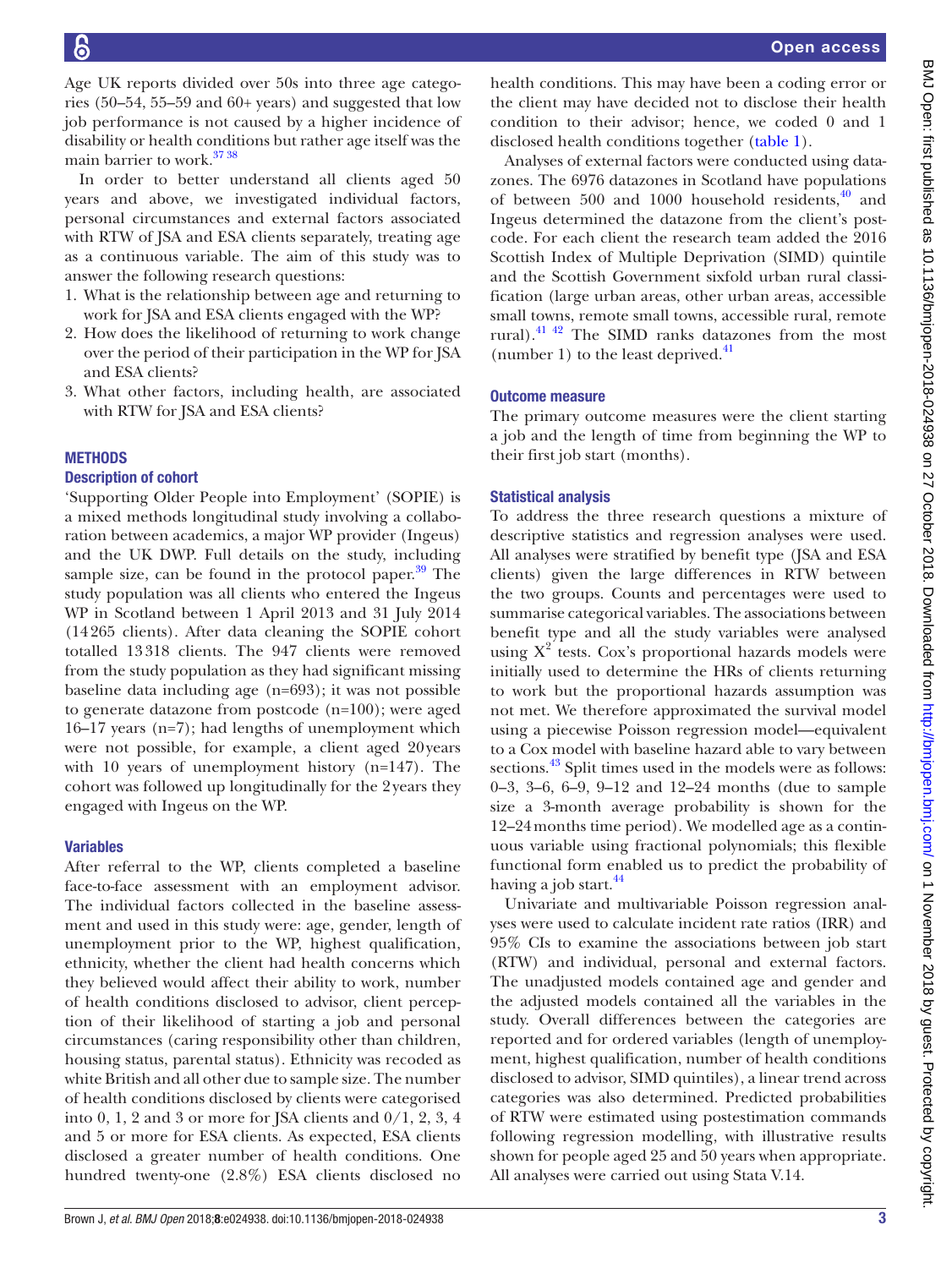<span id="page-3-0"></span>

| Descriptive characteristics and job start of the SOPIE cohort by benefit type<br>Table 1 |                          |                                                  |                             |                                                  |  |  |
|------------------------------------------------------------------------------------------|--------------------------|--------------------------------------------------|-----------------------------|--------------------------------------------------|--|--|
|                                                                                          | <b>JSA clients</b>       |                                                  | <b>ESA clients</b>          |                                                  |  |  |
|                                                                                          | No. of clients           | No. of clients with                              | No. of clients              | No. of clients with                              |  |  |
|                                                                                          | (% of total JSA clients) | job start (% of each<br>category with job start) | (% of total ESA<br>clients) | job start (% of each<br>category with job start) |  |  |
| <b>Benefit type</b>                                                                      | 8996                     | 5612 (62.4%)                                     | 4322                        | 867 (20.1%)                                      |  |  |
| <b>Individual factors</b>                                                                |                          |                                                  |                             |                                                  |  |  |
| Age (years)                                                                              |                          |                                                  |                             |                                                  |  |  |
| < 50                                                                                     | 7590 (84.4%)             | 4919 (64.8%)                                     | 3000 (69.4%)                | 685 (22.8%)                                      |  |  |
| >50                                                                                      | 1406 (15.6%)             | 693 (49.3%)                                      | 1322 (30.6%)                | 182 (13.8%)                                      |  |  |
| Gender                                                                                   |                          |                                                  |                             |                                                  |  |  |
| Male                                                                                     | 5799 (64.5%)             | 3754 (64.7%)                                     | 2260 (52.3%)                | 450 (19.9%)                                      |  |  |
| Female                                                                                   | 3197 (35.5%)             | 1858 (58.1%)                                     | 2062 (47.7%)                | 417 (20.2%)                                      |  |  |
| Length of prior unemployment                                                             |                          |                                                  |                             |                                                  |  |  |
| 0-6 months                                                                               | 638 (7.1%)               | 476 (74.6%)                                      | 128 (3.0%)                  | 73 (57.0%)                                       |  |  |
| 7–12 months                                                                              | 2034 (22.6%)             | 1498 (73.7%)                                     | 264 (6.1%)                  | 118 (44.7%)                                      |  |  |
| $1-2$ years                                                                              | 3510 (39.0%)             | 2416 (68.3%)                                     | 733 (17.0%)                 | 261 (35.6%)                                      |  |  |
| 3-5 years                                                                                | 1072 (11.9%)             | 571 (53.3%)                                      | 802 (18.6%)                 | 173 (21.6%)                                      |  |  |
| 6-10 years                                                                               | 886 (9.9%)               | 399 (45.0%)                                      | 885 (20.5%)                 | 119 (13.5%)                                      |  |  |
| $11 + years$                                                                             | 856 (9.5%)               | 252 (29.4%)                                      | 1510 (34.9%)                | 123 (8.2%)                                       |  |  |
| <b>Highest qualification</b>                                                             |                          |                                                  |                             |                                                  |  |  |
| Degree or higher                                                                         | 580 (6.5%)               | 436 (75.2%)                                      | 165 (3.8%)                  | 64 (38.8%)                                       |  |  |
| A levels/NVQ level 3 and equivalent 1443 (16.0%)                                         |                          | 1006 (69.7%)                                     | 480 (11.1%)                 | 149 (31.0%)                                      |  |  |
| Five or more GCSEs grades A*-C<br>and equivalent                                         | 1564 (17.4%)             | 1094 (70.0%)                                     | 468 (10.8%)                 | 134 (28.6%)                                      |  |  |
| Under 5 GCSEs A*-C and<br>equivalent                                                     | 2145 (23.8%)             | 1317 (61.4%)                                     | 975 (22.6%)                 | 185 (19.0%)                                      |  |  |
| <b>Below GSCE level</b>                                                                  | 3264 (36.3%)             | 1759 (53.9%)                                     | 2234 (51.7%)                | 335 (15.0%)                                      |  |  |
| Ethnicity                                                                                |                          |                                                  |                             |                                                  |  |  |
| <b>White British</b>                                                                     | 7950 (88.4%)             | 4906 (61.7%)                                     | 4062 (94.0%)                | 813 (20.0%)                                      |  |  |
| Other                                                                                    | 1046 (11.4%)             | 706 (67.5%)                                      | 260 (6.0%)                  | 54 (20.8%)                                       |  |  |
| Have health concerns which believe will affect ability to work                           |                          |                                                  |                             |                                                  |  |  |
| No                                                                                       | 7247 (80.6%)             | 4984 (68.8%)                                     | 255 (5.9%)                  | 126 (49.4%)                                      |  |  |
| Yes                                                                                      | 1749 (19.4%)             | 628 (35.9%)                                      | 4067 (94.1%)                | 741 (18.2%)                                      |  |  |
| Number of health conditions disclosed                                                    |                          |                                                  |                             |                                                  |  |  |
| 0                                                                                        | 6365 (70.8%)             | 4399 (69.1%)                                     |                             |                                                  |  |  |
| $0$ and $1$                                                                              |                          |                                                  | 1290 (29.8%)                | 381 (29.5%)                                      |  |  |
| 1                                                                                        | 1727 (19.2%)             | 905 (52.4%)                                      |                             |                                                  |  |  |
| $\overline{2}$                                                                           | 608 (6.8%)               | 239 (39.3%)                                      | 1396 (32.3%)                | 296 (21.2%)                                      |  |  |
| 3                                                                                        |                          |                                                  | 896 (20.7%)                 | 123 (13.7%)                                      |  |  |
| 3 or more                                                                                | 296 (3.3%)               | 69 (23.3%)                                       |                             |                                                  |  |  |
| 4                                                                                        |                          |                                                  | 425 (9.8%)                  | 40 (9.4%)                                        |  |  |
| 5 or more                                                                                |                          |                                                  | 315 (7.3%)                  | 27 (8.6%)                                        |  |  |
| Client perception of job start-When do you see yourself starting work?                   |                          |                                                  |                             |                                                  |  |  |
| Within 1 month                                                                           | 2188 (24.3%)             | 1646 (75.2%)                                     | 92 (2.1%)                   | 56 (60.9%)                                       |  |  |
| 2-3 months                                                                               | 3268 (36.3%)             | 2258 (69.1%)                                     | 248 (5.7%)                  | 142 (57.3%)                                      |  |  |
| 4-6 months                                                                               | 875 (9.7%)               | 486 (55.5%)                                      | 262 (6.1%)                  | 117 (44.7%)                                      |  |  |
| >6 months                                                                                | 397 (4.4%)               | 115 (29.0%)                                      | 1302 (30.1%)                | 140 (10.8%)                                      |  |  |
| Do not know                                                                              | 2268 (25.2%)             | 1107 (48.8%)                                     | 2418 (56.0%)                | 412 (17.0%)                                      |  |  |

**Continued** 

BMJ Open: first published as 10.1136/bmjopen-2018-024938 on 27 October 2018. Downloaded from http://bmjopen.bmj.com/ on 1 November 2018 by guest. Protected by copyright. BMJ Open: first published as 10.1136/bmjopen-2018-0218 on 27 October 2018. Downloaded from <http://bmjopen.bmj.com/> on 11 Novemed as 10.1415/bmjopen. Protected by copyright.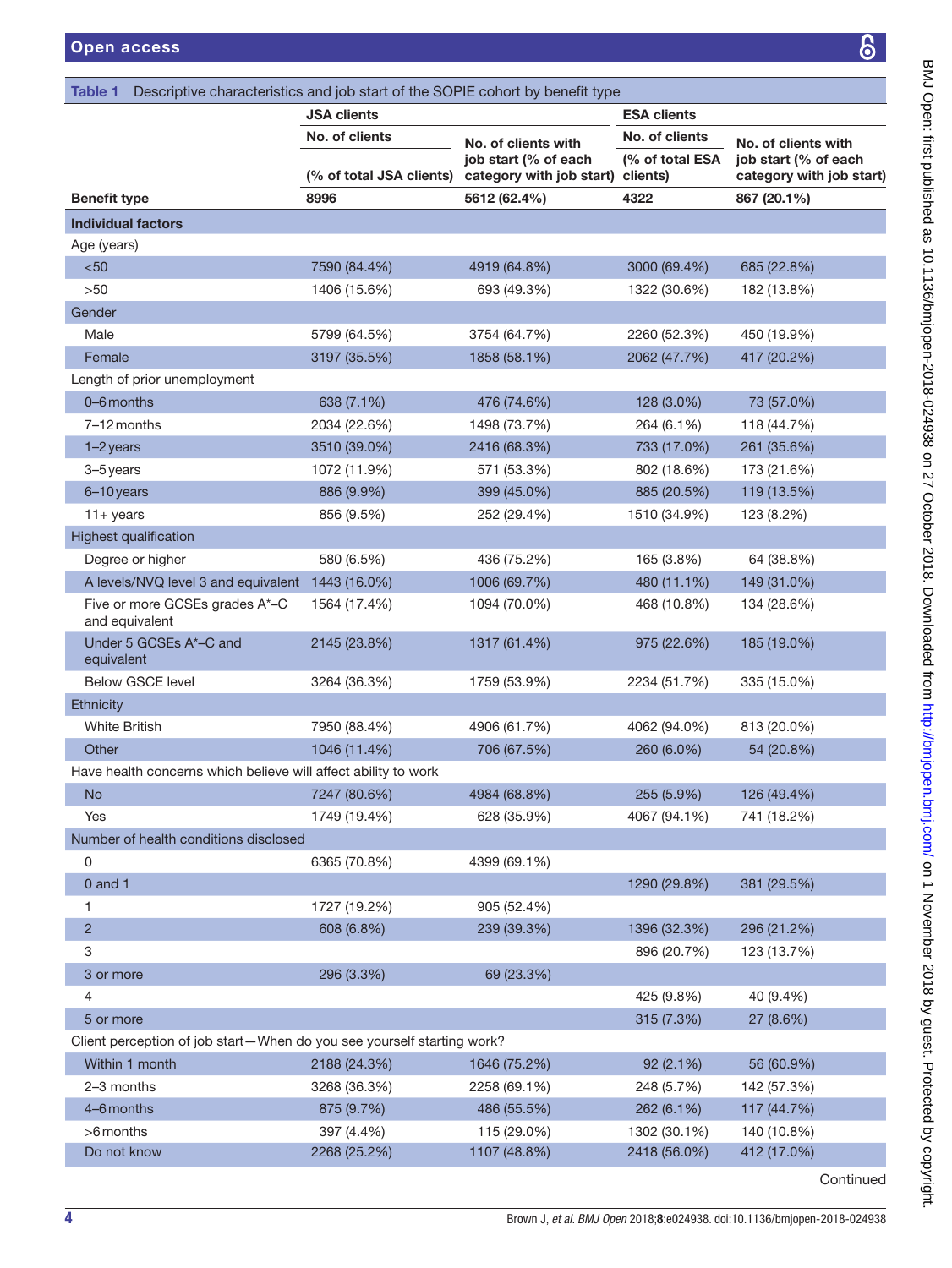| Table 1<br>Continued                                          |                          |                                                  |                             |                                                  |  |
|---------------------------------------------------------------|--------------------------|--------------------------------------------------|-----------------------------|--------------------------------------------------|--|
|                                                               | <b>JSA clients</b>       |                                                  | <b>ESA clients</b>          |                                                  |  |
|                                                               | No. of clients           | No. of clients with                              | No. of clients              | No. of clients with                              |  |
|                                                               | (% of total JSA clients) | job start (% of each<br>category with job start) | (% of total ESA<br>clients) | job start (% of each<br>category with job start) |  |
| <b>Benefit type</b>                                           | 8996                     | 5612 (62.4%)                                     | 4322                        | 867 (20.1%)                                      |  |
| <b>Personal circumstances</b>                                 |                          |                                                  |                             |                                                  |  |
| Caring responsibility for anyone other than children          |                          |                                                  |                             |                                                  |  |
| <b>No</b>                                                     | 8561 (95.2%)             | 5398 (63.0%)                                     | 4046 (93.6%)                | 822 (20.3%)                                      |  |
| <b>Yes</b>                                                    | 435 (4.8%)               | 214 (49.2%)                                      | 273 (6.4%)                  | 45 (16.3%)                                       |  |
| Housing                                                       |                          |                                                  |                             |                                                  |  |
| Homeowner                                                     | 401 (4.5%)               | 261 (65.1%)                                      | 323 (7.5%)                  | 95 (29.4%)                                       |  |
| Living with family                                            | 3049 (33.9%)             | 2155 (69.4%)                                     | 609 (14.1%)                 | 146 (24.0%)                                      |  |
| <b>Rented private</b>                                         | 1304 (14.5%)             | 850 (65.2%)                                      | 563 (13.0%)                 | 126 (22.4%)                                      |  |
| Rented social                                                 | 3853 (42.8%)             | 2212 (57.4%)                                     | 2655 (61.4%)                | 469 (17.7%)                                      |  |
| Insecure                                                      | 389 (4.3%)               | 174 (44.7%)                                      | 172 (4.0%)                  | 31 (18.0%)                                       |  |
| Parental status                                               |                          |                                                  |                             |                                                  |  |
| No children                                                   | 4892 (54.4%)             | 3218 (65.8%)                                     | 1693 (39.2%)                | 329 (19.4%)                                      |  |
| Children, two parent family                                   | 622 (6.9%)               | 406 (65.3%)                                      | 288 (6.7%)                  | 89 (30.9%)                                       |  |
| Children, shared custody/not living<br>with you               | 1254 (13.9%)             | 735 (58.6%)                                      | 711 (16.5%)                 | 145 (20.4%)                                      |  |
| Children, lone parent family                                  | 1369 (15.2%)             | 800 (58.4%)                                      | 597 (13.8%)                 | 135 (22.6%)                                      |  |
| Children, adults living at home/<br>adults not living at home | 859 (9.6%)               | 453 (52.7)                                       | 1033 (23.9%)                | 169 (16.4%)                                      |  |
| <b>External factors</b>                                       |                          |                                                  |                             |                                                  |  |
| <b>SIMD</b> quintiles                                         |                          |                                                  |                             |                                                  |  |
| 1 (most deprived)                                             | 4779 (53.1%)             | 2899 (60.7%)                                     | 2362 (54.7%)                | 411 (17.4%)                                      |  |
| $\overline{2}$                                                | 2075 (23.1%)             | 1302 (62.8%)                                     | 1013 (23.4%)                | 219 (21.6%)                                      |  |
| 3                                                             | 1151 (12.8%)             | 707 (61.4%)                                      | 550 (12.7%)                 | 130 (23.6%)                                      |  |
| $\overline{4}$                                                | 603 (6.7%)               | 419 (69.5%)                                      | 226 (5.2%)                  | 57 (25.2%)                                       |  |
| 5 (least deprived)                                            | 388 (4.3%)               | 285 (73.5%)                                      | 171 (4.0%)                  | 50 (29.2%)                                       |  |
| Sixfold urban rural classification                            |                          |                                                  |                             |                                                  |  |
| 1 Large urban areas                                           | 4573 (50.8%)             | 2891 (63.2%)                                     | 2578 (59.7%)                | 467 (18.1%)                                      |  |
| 2 Other urban areas                                           | 3176 (35.3%)             | 1962 (61.8%)                                     | 1237 (28.6%)                | 275 (22.2%)                                      |  |
| 3 Accessible small towns                                      | 623 (6.9%)               | 395 (63.4%)                                      | 232 (5.4%)                  | 57 (24.6%)                                       |  |
| 4 Remote small towns                                          | 173 (1.9%)               | 87 (50.3%)                                       | 69 (1.6%)                   | 20 (29.0%)                                       |  |
| 5 Accessible rural                                            | 333 (3.7%)               | 211 (63.4%)                                      | 151 (3.5%)                  | 38 (25.2%)                                       |  |
| 6 Remote rural                                                | 118 (1.3%)               | 66 (55.9%)                                       | 55 (1.3%)                   | 10 (18.2%)                                       |  |

Test of association on all variables and benefit type, p<0.001, except for test of association on SIMD quintiles and benefit type, p<0.05.

ESA, Employment and Support Allowance; GCSE, General Certificate of Secondary Education; JSA, Jobseeker's Allowance; NVQ, National Vocational Qualification; SIMD, Scottish Index of Multiple Deprivation; SOPIE, Supporting Older people into Employment.

### Patient/client involvement

No patients/clients were involved in developing the hypothesis, the specific aims or the research questions, nor were they involved in developing plans for design or implementation of the study. No clients were involved in the interpretation of study results or write up of the manuscript. Clients did provide feedback on emerging findings at yearly stakeholder meetings and a final study symposium.

# **RESULTS**

# Cohort demographics and job start

Of the SOPIE cohort of 13318 clients, 8996 (68%) were claiming JSA and 4322 (32%) were claiming ESA. [Table](#page-3-0) 1 shows the descriptive statistics of the cohort by benefit type for all variables included in the study. As expected, due to welfare benefit rules, more ESA clients were aged 50 years and over (ESA clients 31%; JSA clients 16%). There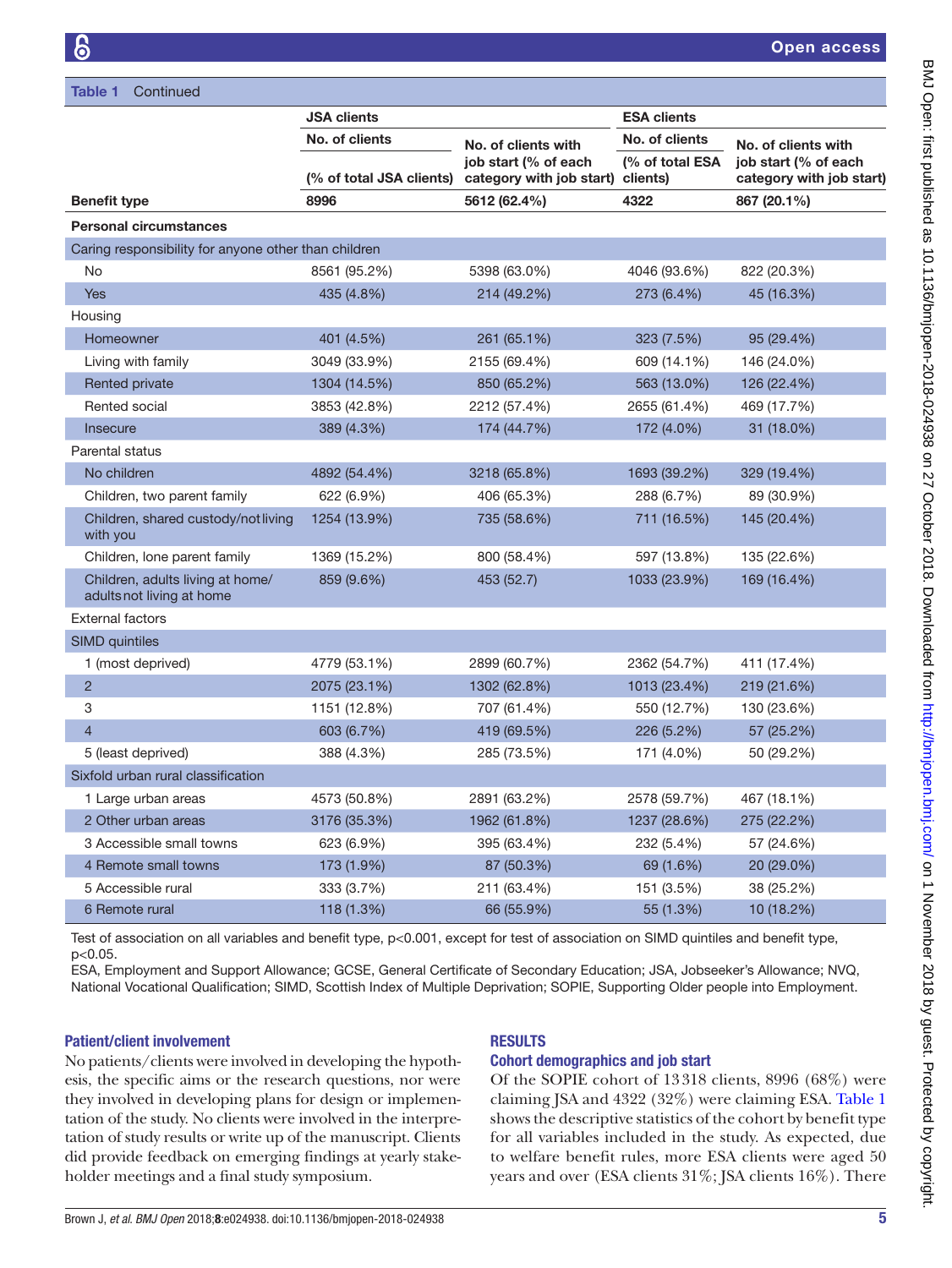

Figure 1 Predicted probability of JSA and ESA clients having a job start by age during the 2-year Work Programme. ESA, Employment and Support Allowance; JSA, Jobseeker's Allowance.

were statistically significant differences (p<0.001) between the two client groups across all variables, except for the test of association between SIMD quintiles (p<0.05). The table also shows jobs starts for each variable, with 5612 JSA clients (62%) and 867 ESA clients (20%) having at least one job start during the 2-year programme.

# The influence of age and job start

[Figure](#page-5-0) 1 shows how the predicted probability of JSA and ESA clients having a job start at any point during the 2-year WP varies according to baseline age and gender. <span id="page-5-0"></span>There is a strong negative relationship between age and having a job start for both JSA and ESA clients. Male JSA clients have a higher probability of job start compared with female JSA clients at all ages. However, there is no difference in the probability of a job start for male and female ESA clients.

# The influence of age and job start during the 2-year WP intervention

[Figures](#page-5-1) 2 and 3 show the predicted probability of job start for all four 3-month periods in year 1 of the WP, and the



<span id="page-5-1"></span>Figure 2 Step graph showing predicted probability of female and male *JSA* clients aged 25 and 50 years having a job start in a 3-month period. JSA, Jobseeker's Allowance.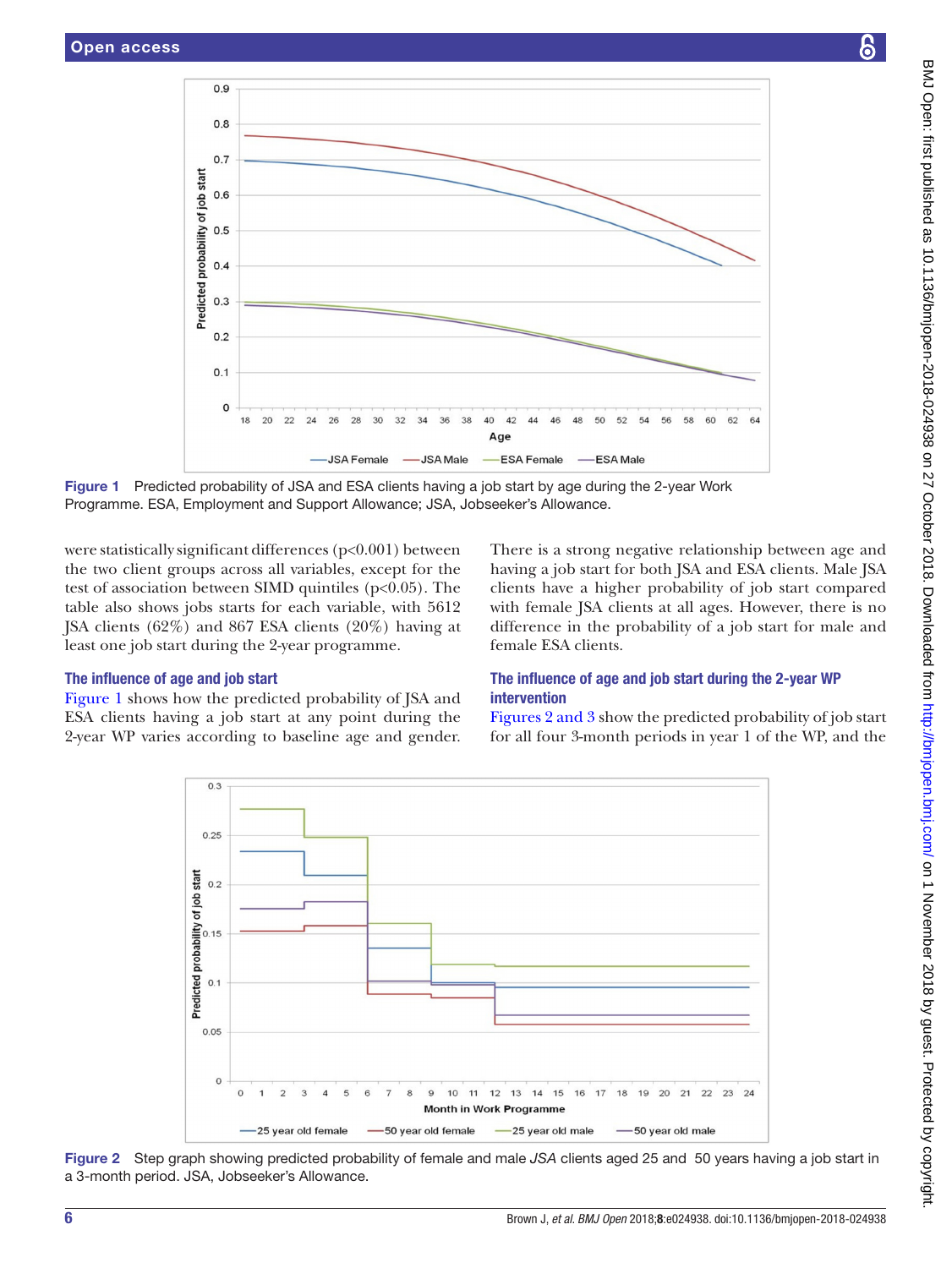

Figure 3 Step graph showing predicted probability of female and male *ESA* clients aged 25 and 50 years having a job start in a 3-month period. ESA, Employment and Support Allowance.

average for all 3-month periods in the whole of year 2 of the WP, for the female and male JSA and ESA clients aged 25 and 50years (Figures [2 and 3,](#page-5-1) respectively).

There are marked differences both by age and benefit type when clients are more likely to have a job start throughout the 2-year programme. Younger JSA clients have the highest predicted probability of job start in the first 3months of their participation in the programme (females 23%, males 28%), which falls off every 3months through the programme to 9.6% for females and 11.7% for males in an average 3-month period in year 2 of the programme. Older JSA clients have a similar probability of a job start by gender in the first 6months of the programme (female 15%, male 18%), which decreases to 5.8% and 6.8% for females and males respectively in an average 3-month period in year 2 [\(figure](#page-5-1) 2).

ESA clients, with more health conditions, have a much lower probability of job start compared with JSA clients, particularly in the first 3months of the programme (ESA clients aged 25years 4%, 50years 2.4%). Apart from a small increase  $\langle \langle 1\% \rangle$  between 4 to 6 months the probability of a job start remains largely unchanged for ESA clients aged 25 and 50 years for the remainder of the programme, with the younger clients having a higher probability ([figure](#page-6-0) 3).

### Factors associated with job start

Unadjusted and multivariable adjusted IRR for factors associated with having a job start for JSA clients are shown

<span id="page-6-0"></span>in [table](#page-7-0) 2. Unadjusted analyses showed that female JSA clients were 16% less likely than male JSA clients to have a job start but this association was entirely attenuated when adjusting for all other factors. The length of unemployment before joining the WP was a strong predictor of job start. Clients having educational qualifications under five General Certificate of Secondary Education (GCSEs, or equivalent) or below GSCE level were 17% and 23%, respectively less likely to have a job start compared with those with a degree or higher. Unadjusted analyses showed that compared with white British clients, other clients were 12% more likely to have a job start (but when adjusted this association was not significant).

In terms of clients' health, disclosing one health condition was associated with a 12% decrease, two health conditions a 24% decrease and three or more health conditions a 45% decrease in the likelihood of having a job start compared with disclosing no health conditions. Having health concerns which the client believed would affect their ability to work versus having no health concerns, was associated with a 36% decrease in the likelihood of having a job start. Client perception of job start was a strong predictor of job start.

In terms of personal circumstances having caring responsibilities for anyone other than children and living in insecure housing (which included temporary housing and homelessness) were associated with a decreased likelihood of job start. Although unadjusted analyses showed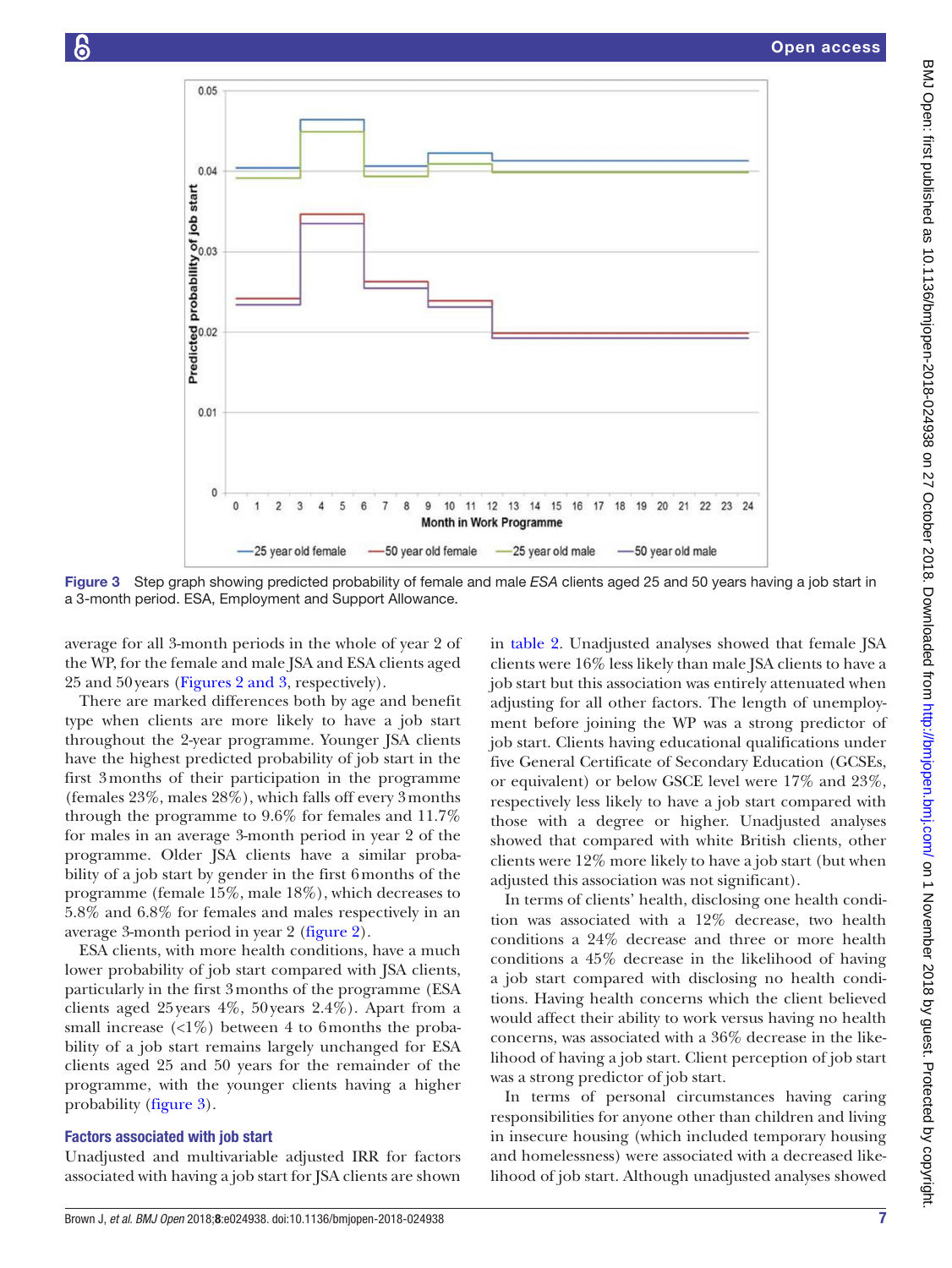<span id="page-7-0"></span>

| <b>Variable</b>                                                           | Unadjusted IRR (95% CI)* | P values  | Adjusted IRR (95% CI)+        | P values |
|---------------------------------------------------------------------------|--------------------------|-----------|-------------------------------|----------|
| <b>Individual factors</b>                                                 |                          |           |                               |          |
| Gender                                                                    |                          | < 0.001   |                               | 0.435    |
| Male                                                                      | $\mathbf{1}$             |           | $\mathbf{1}$                  |          |
| Female                                                                    | $0.84$ (0.80 to 0.89)    |           | $0.95(0.89 \text{ to } 1.02)$ |          |
| Length of prior unemployment                                              |                          | < 0.001   |                               | < 0.001  |
| 0-6 months                                                                | 1                        |           | 1                             |          |
| 7-12 months                                                               | 0.95 (0.85 to 1.05)      |           | 0.98 (0.88 to 1.09)           |          |
| $1-2$ years                                                               | 0.80 (0.72 to 0.88)      |           | 0.84 (0.76 to 0.93)           |          |
| 3-5 years                                                                 | 0.51 (0.45 to 0.58)      |           | 0.63 (0.56 to 0.72)           |          |
| 6-10 years                                                                | $0.39$ (0.34 to 0.44)    |           | 0.51 (0.44 to 0.58)           |          |
| $11 + years$                                                              | 0.26 (0.21 to 0.28)      |           | 0.39 (0.33 to 0.45)           |          |
| Highest qualification                                                     |                          | < 0.001   |                               | < 0.01   |
| Degree or higher                                                          | $\mathbf{1}$             |           | $\mathbf{1}$                  |          |
| A levels/NVQ level 3 and equivalent                                       | 0.83 (0.74 to 0.92)      |           | 0.95 (0.84 to 1.06)           |          |
| Five or more GCSEs grades A*-C and equivalent                             | 0.79 (0.71 to 0.89)      |           | $0.94$ (0.84 to 1.06)         |          |
| Under 5 GCSEs A*-C and equivalent                                         | 0.63 (0.56 to 0.70)      |           | 0.83 (0.74 to 0.93)           |          |
| <b>Below GSCE level</b>                                                   | 0.55 (0.49 to 0.61)      |           | 0.76 (0.68 to 0.85)           |          |
| Ethnicity                                                                 |                          | < 0.01    |                               | 0.476    |
| <b>White British</b>                                                      | 1                        |           | 1                             |          |
| Other                                                                     | 1.12 (1.03 to 1.21)      |           | 0.96 (0.88 to 1.04)           |          |
| Have health concerns which believe will affect ability<br>to work         |                          | < 0.001   |                               | < 0.001  |
| <b>No</b>                                                                 | $\mathbf{1}$             |           | $\mathbf{1}$                  |          |
| <b>Yes</b>                                                                | 0.41 (0.37 to 0.44)      |           | 0.64 (0.58 to 0.70)           |          |
| Number of health conditions disclosed                                     |                          | < 0.001   |                               | < 0.001  |
| 0                                                                         | 1                        |           | 1                             |          |
| 1                                                                         | 0.66 (0.61 to 0.71)      |           | 0.88 (0.82 to 0.95)           |          |
| 2                                                                         | 0.46 (0.40 to 0.52)      |           | 0.76 (0.66 to 0.88)           |          |
| 3 or more                                                                 | 0.25 (0.20 to 0.32)      |           | 0.55 (0.43 to 0.71)           |          |
| Client perception of job start-When do you see<br>yourself starting work? |                          | < 0.001   |                               | < 0.001  |
| Within 1 month                                                            |                          |           | $\overline{1}$                |          |
| 2-3 months                                                                | 0.81 (0.76 to 0.87)      |           | 0.83 (0.78 to 0.89)           |          |
| 4-6 months                                                                | $0.55$ (0.50 to 0.61)    |           | 0.65 (0.58 to 0.72)           |          |
| $>6$ months                                                               | 0.25(0.21 to 0.31)       |           | 0.41 (0.34 to 0.50)           |          |
| Do not know                                                               | 0.49 (0.45 to 0.53)      |           | 0.64 (0.59 to 0.69)           |          |
| Personal circumstances                                                    |                          |           |                               |          |
| Caring responsibility for anyone other than children                      |                          | < 0.001   |                               | < 0.001  |
| <b>No</b>                                                                 | $\mathbf{1}$             |           | $\mathbf{1}$                  |          |
| <b>Yes</b>                                                                | $0.74$ (0.64 to 0.85)    |           | $0.75$ (0.66 to 0.86)         |          |
| Housing status                                                            |                          | $<$ 0.001 |                               | < 0.001  |
| Homeowner                                                                 | 1                        |           | 1                             |          |
| Living with family                                                        | 0.80 (0.69 to 0.92)      |           | 0.99 (0.86 to 1.14)           |          |
| Rented private                                                            | 0.80 (0.69 to 0.92)      |           | 1.00 (0.87 to 1.16)           |          |
| Rented social                                                             | 0.67 (0.59 to 0.76)      |           | 0.93 (0.81 to 1.07)           |          |
| Insecure                                                                  | 0.41 (0.34 to 0.50)      |           | 0.65 (0.53 to 0.79)           |          |

Continued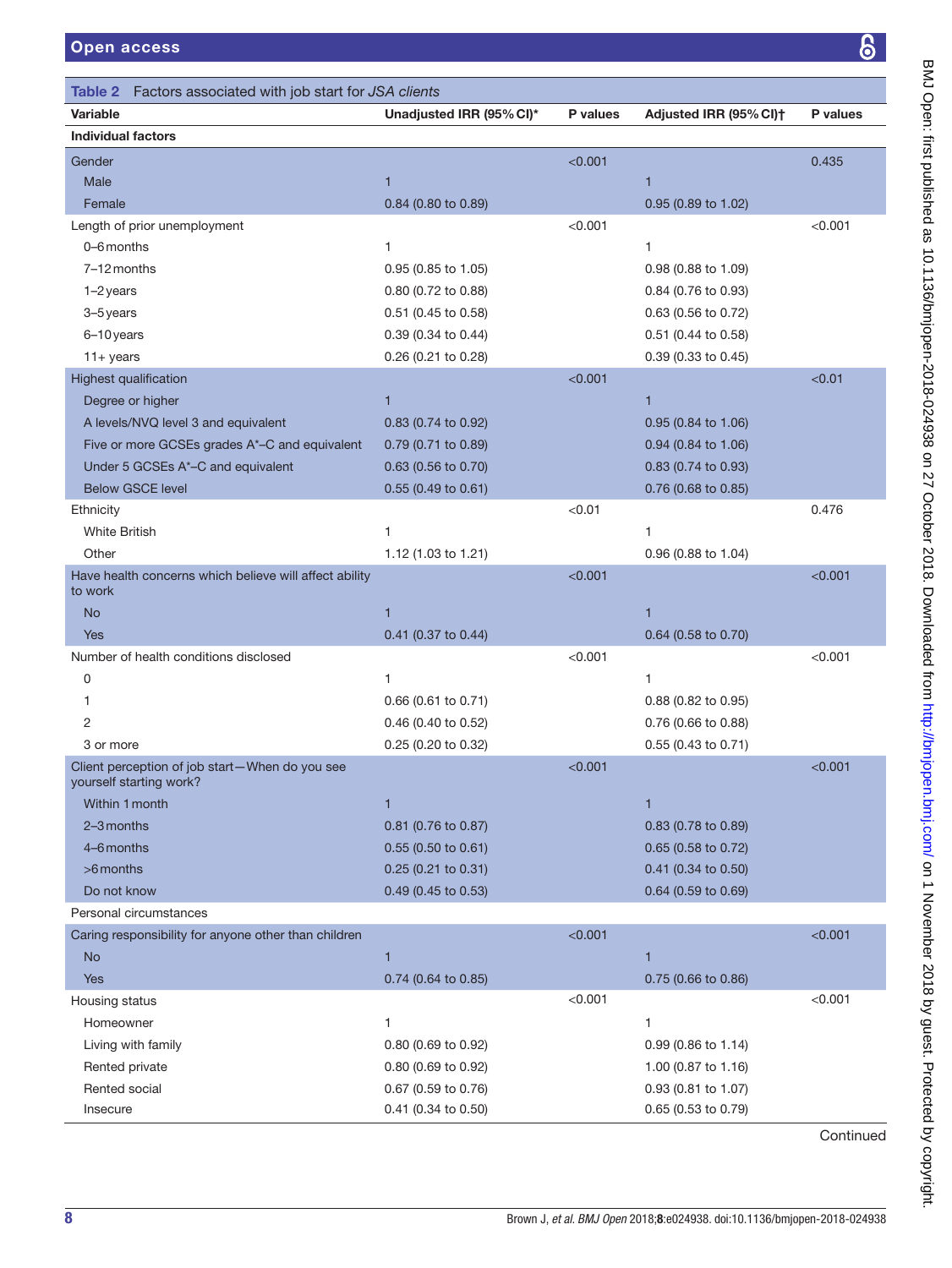| Continued<br>Table 2                                         |                          |          |                        |          |
|--------------------------------------------------------------|--------------------------|----------|------------------------|----------|
| Variable                                                     | Unadjusted IRR (95% CI)* | P values | Adjusted IRR (95% CI)+ | P values |
| <b>Individual factors</b>                                    |                          |          |                        |          |
| Parental status                                              |                          | < 0.01   |                        | 0.505    |
| No children                                                  | 1                        |          | 1                      |          |
| Children, two parent family                                  | 0.98 (0.88 to 1.09)      |          | 0.98 (0.87 to 1.09)    |          |
| Children, shared custody/not living with you                 | 0.83 (0.77 to 0.91)      |          | 0.93 (0.85 to 1.01)    |          |
| Children, lone parent family                                 | 0.87 (0.79 to 0.96)      |          | 1.03 (0.94 to 1.14)    |          |
| Children, adults living at home/adults not living at<br>home | $0.99$ (0.88 to 1.11)    |          | 1.08 (0.96 to 1.21)    |          |
| <b>External factors</b>                                      |                          |          |                        |          |
| <b>SIMD</b> quintiles                                        |                          | < 0.001  |                        | 0.145    |
| 1 (most deprived)                                            | $\overline{1}$           |          |                        |          |
| $\overline{2}$                                               | 1.08 (1.01 to 1.15)      |          | 1.03 (0.97 to 1.11)    |          |
| 3                                                            | 1.06 (0.98 to 1.15)      |          | 1.00 (0.92 to 1.09)    |          |
| $\overline{4}$                                               | 1.26 (1.14 to 1.40)      |          | 1.10 (0.99 to 1.22)    |          |
| 5 (least deprived)                                           | 1.42 (1.26 to 1.61)      |          | 1.12 (0.99 to 1.28)    |          |
| Sixfold urban rural classification                           |                          | < 0.05   |                        | 0.069    |
| 1 Large urban areas                                          | 1                        |          | 1                      |          |
| 2 Other urban areas                                          | 0.96 (0.90 to 1.01)      |          | 0.94 (0.89 to 1.00)    |          |
| 3 Accessible small towns                                     | 1.00 (0.90 to 1.11)      |          | 1.02 (0.91 to 1.13)    |          |
| 4 Remote small towns                                         | 0.66 (0.54 to 0.82)      |          | 0.73 (0.59 to 0.91)    |          |
| 5 Accessible rural                                           | 0.99 (0.86 to 1.14)      |          | 0.98 (0.85 to 1.13)    |          |
| 6 Remote rural                                               | 0.82 (0.64 to 1.05)      |          | 0.76 (0.59 to 0.97)    |          |

Linear trends are shown for length of unemployment, highest qualification, number of health conditions and SIMD quintiles. All other variables show overall trend.

\*Model contained age and gender.

†Model adjusted for age, gender, length of unemployment, highest qualification, ethnicity, health concerns, number of health conditions, client perception of job start, caring responsibility, housing status, parental status, SIMD quintiles and sixfold urban rural classification. GCSE, General Certificate of Secondary Education; IRR, incident rate ratios; JSA, Jobseeker's Allowance; SIMD, Scottish Index of Multiple Deprivation.

significant associations with parental status, when adjusted all associations were lost. In terms of external factors, JSA clients living in SIMD quintile 1 were less likely to have a job start, and those living in large urban areas were more likely to have a job start; however, the associations were lost in the adjusted model.

Unadjusted and multivariable adjusted IRR for factors associated with having a job start for ESA clients are shown in [table](#page-9-0) 3. Females were as likely as male clients to have a job start. Increasing length of unemployment was significantly associated with a lower probability of having a job start. While there was a relationship between education and RTW in the unadjusted model, this disappeared in the fully adjusted model. Non-white British clients were less likely to have a job start.

For ESA clients, disclosing health conditions was associated with a 16% decrease (two health conditions), 32% decrease (three health conditions), 51% decrease (four health conditions) and 49% decrease (five or more health conditions) in the likelihood of having a job start compared with disclosing zero or one health conditions. Having health concerns which the client believed would affect their ability to work versus having no health

concerns, was associated with a 32% decrease in the likelihood of having a job start. Clients' perceptions of job start were a strong predictor of job start. Compared with those clients who thought they would start work within 1month, clients who thought they would start work in >4 months were significantly associated with a reduction in job start in the adjusted model. In terms of personal circumstances, only parental status was significantly associated with job start, and those with no children less likely to have a job start. In the unadjusted model, those clients living in quintiles 2–5 were more likely to have a job start than clients living in quintile 1 (most deprived), but this association was lost after adjustment in the full model. ESA clients living in small towns and accessible rural areas were more likely to have a job start than those living in large urban areas; however, the effect was lost in the full model.

# **DISCUSSION**

This study sought to investigate the role of age, health and other factors associated with RTW among two client groups engaging with the 2-year WP. There is a strong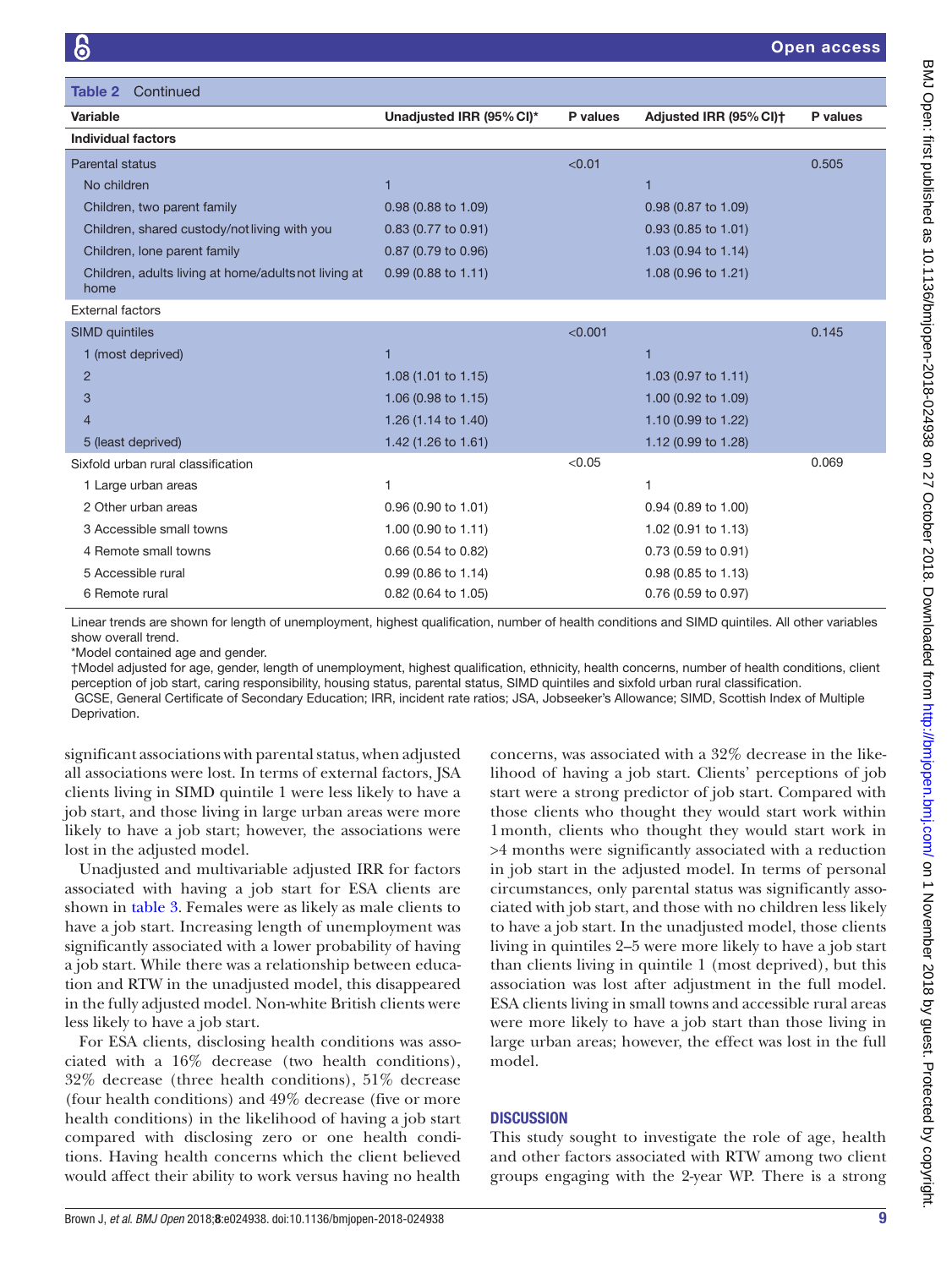<span id="page-9-0"></span>

| Factors associated with job start for ESA clients<br>Table 3              |                               |          |                             |          |  |  |
|---------------------------------------------------------------------------|-------------------------------|----------|-----------------------------|----------|--|--|
| Variable                                                                  | Unadjusted IRR (95% CI)*      | P values | Adjusted IRR (95% CI)+      | P values |  |  |
| Individual factors                                                        |                               |          |                             |          |  |  |
| Gender                                                                    |                               | 0.632    |                             | 0.141    |  |  |
| Male                                                                      | 1                             |          | 1                           |          |  |  |
| Female                                                                    | 1.03 (0.90 to 1.18)           |          | 1.11 (0.95 to 1.29)         |          |  |  |
| Length of prior unemployment                                              |                               | < 0.001  |                             | < 0.001  |  |  |
| 0-6 months                                                                | $\mathbf{1}$                  |          | $\mathbf 1$                 |          |  |  |
| 7-12 months                                                               | 0.67 (0.50 to 0.90)           |          | 0.71 (0.53 to 0.96)         |          |  |  |
| $1-2$ years                                                               | 0.49 (0.38 to 0.64)           |          | 0.57 (0.44 to 0.75)         |          |  |  |
| 3-5 years                                                                 | 0.27 (0.20 to 0.35)           |          | $0.39(0.29)$ to $0.51$ )    |          |  |  |
| 6-10 years                                                                | $0.16(0.12 \text{ to } 0.21)$ |          | 0.25 (0.18 to 0.33)         |          |  |  |
| $11 + years$                                                              | 0.10 (0.07 to 0.13)           |          | $0.18$ (0.13 to 0.25)       |          |  |  |
| Highest qualification                                                     |                               | < 0.001  |                             | 0.312    |  |  |
| Degree or higher                                                          | 1                             |          | $\mathbf{1}$                |          |  |  |
| A levels/NVQ level 3 and equivalent                                       | 0.78 (0.58 to 1.05)           |          | 1.16 (0.85 to 1.58)         |          |  |  |
| Five or more GCSEs grades A*-C and equivalent                             | 0.68 (0.51 to 0.92)           |          | 1.12 (0.82 to 1.54)         |          |  |  |
| Under 5 GCSEs A*-C and equivalent                                         | $0.44$ (0.33 to 0.59)         |          | 0.86 (0.63 to 1.17)         |          |  |  |
| <b>Below GSCE level</b>                                                   | 0.36 (0.27 to 0.47)           |          | 0.85 (0.64 to 1.14)         |          |  |  |
| Ethnicity                                                                 |                               | 0.629    |                             | < 0.05   |  |  |
| <b>White British</b>                                                      | $\mathbf{1}$                  |          | 1                           |          |  |  |
| Other                                                                     | 1.07 (0.81 to 1.41)           |          | 0.71 (0.53 to 0.95)         |          |  |  |
| Have health concerns which believe will affect ability<br>to work         |                               | < 0.000  |                             | < 0.000  |  |  |
| No                                                                        | 1                             |          | 1                           |          |  |  |
| Yes                                                                       | 0.30 (0.25 to 0.37)           |          | 0.68 (0.55 to 0.84) < 0.001 |          |  |  |
| Number of health conditions disclosed                                     |                               | < 0.000  |                             | < 0.000  |  |  |
| 0+1 (note 121 clients disclosed 0 HCs)                                    | 1                             |          | 1                           |          |  |  |
| $\overline{2}$                                                            | 0.68 (0.58 to 0.79)           |          | 0.84 (0.72 to 0.99)         |          |  |  |
| 3                                                                         | 0.44 (0.36 to 0.54)           |          | 0.67 (0.54 to 0.83)         |          |  |  |
| 4                                                                         | 0.30 (0.22 to 0.42)           |          | 0.49 (0.35 to 0.68)         |          |  |  |
| 5 or more                                                                 | 0.28 (0.19 to 0.42)           |          | 0.52 (0.35 to 0.78)         |          |  |  |
| Client perception of job start-When do you see<br>yourself starting work? |                               | < 0.000  |                             | < 0.000  |  |  |
| Within 1 month                                                            | 1                             |          | 1                           |          |  |  |
| 2-3 months                                                                | 0.81 (0.60 to 1.11)           |          | 0.97 (0.71 to 1.34)         |          |  |  |
| 4-6 months                                                                | 0.51 (0.37 to 0.71)           |          | 0.69 (0.49 to 0.97)         |          |  |  |
| $>6$ months                                                               | 0.11 (0.08 to 0.15)           |          | 0.24 (0.17 to 0.34)         |          |  |  |
| Do not know                                                               | 0.17 (0.13 to 0.22)           |          | 0.33 (0.24 to 0.45)         |          |  |  |
| Personal circumstances                                                    |                               |          |                             |          |  |  |
| Caring responsibility for anyone other than children                      |                               | 0.313    |                             | 0.575    |  |  |
| No                                                                        | 1                             |          | $\mathbf{1}$                |          |  |  |
| Yes                                                                       | 0.86 (0.63 to 1.16)           |          | 0.89 (0.65 to 1.20)         |          |  |  |
| Housing status                                                            |                               | < 0.001  |                             | 0.066    |  |  |
| Homeowner                                                                 | $\mathbf{1}$                  |          | 1                           |          |  |  |
| Living with family                                                        | 0.51 (0.38 to 0.67)           |          | 0.68 (0.50 to 0.90)         |          |  |  |
| <b>Rented private</b>                                                     | 0.54 (0.41 to 0.71)           |          | 0.71 (0.53 to 0.93)         |          |  |  |
| <b>Rented social</b>                                                      | 0.45 (0.36 to 0.56)           |          | 0.73 (0.58 to 0.93)         |          |  |  |
| Insecure                                                                  | 0.38 (0.25 to 0.58)           |          | 0.61 (0.40 to 0.93)         |          |  |  |

**Continued**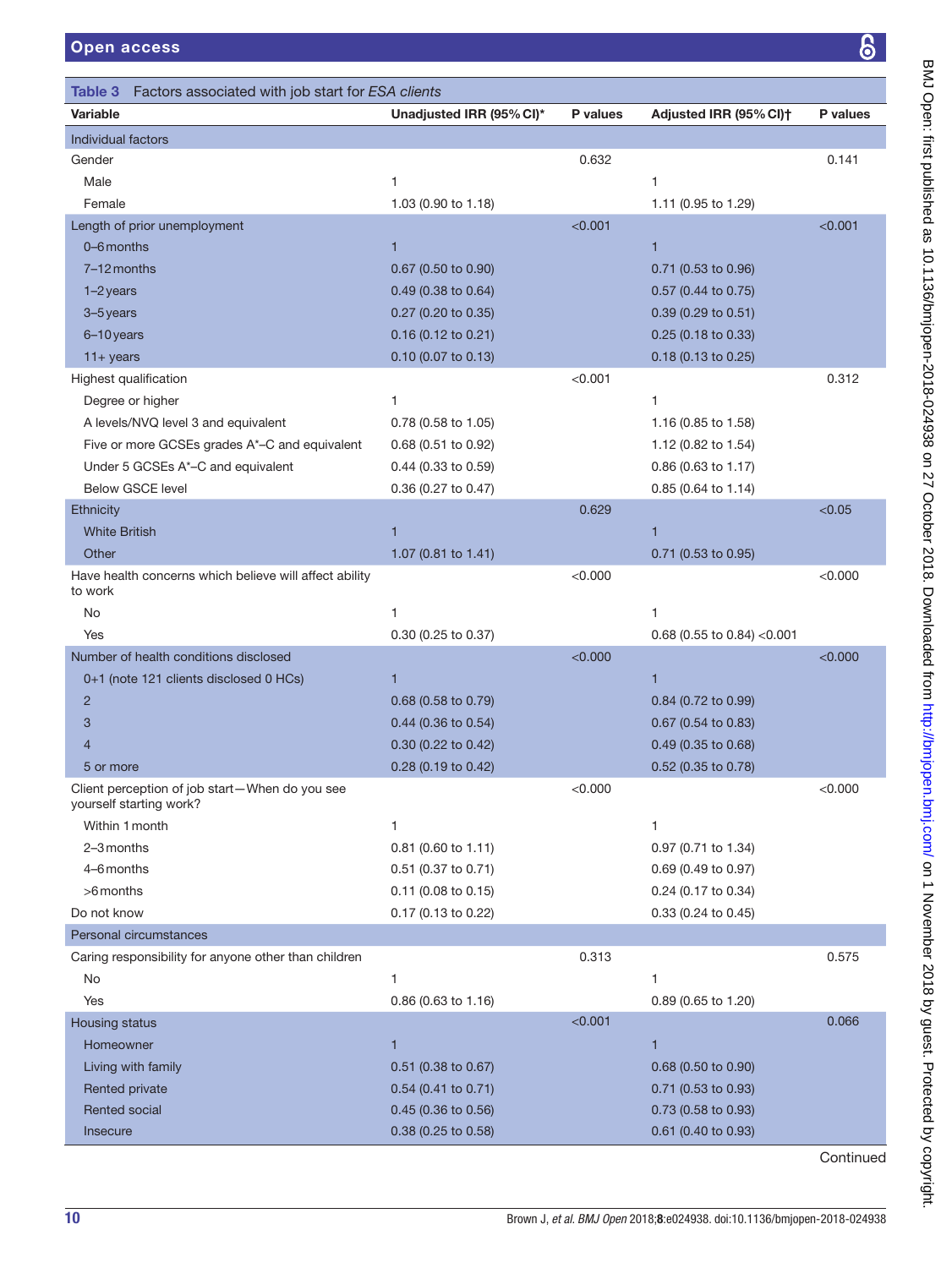| Continued<br>Table 3                                         |                          |          |                        |          |
|--------------------------------------------------------------|--------------------------|----------|------------------------|----------|
| Variable                                                     | Unadjusted IRR (95% CI)* | P values | Adjusted IRR (95% CI)+ | P values |
| <b>Parental status</b>                                       |                          | 0.351    |                        | < 0.01   |
| No children                                                  |                          |          |                        |          |
| Children, two parent family                                  | 1.61 (1.27 to 2.04)      |          | 1.41 (1.10 to 1.80)    |          |
| Children, shared custody/not living with you                 | 1.06 (0.87 to 1.29)      |          | 1.18 (0.97 to 1.45)    |          |
| Children, lone parent family                                 | 1.12 (0.90 to 1.39)      |          | 1.25 (0.99 to 1.56)    |          |
| Children, adults living at home/adults not living at<br>home | 1.13 (0.92 to 1.40)      |          | 1.26 (1.02 to 1.57)    |          |
| <b>External factors</b>                                      |                          |          |                        |          |
| SIMD quintiles                                               |                          | < 0.001  |                        | 0.331    |
| 1 (most deprived)                                            |                          |          | $\overline{1}$         |          |
| 2                                                            | 1.28 (1.09 to 1.51)      |          | 1.09 (0.92 to 1.29)    |          |
| 3                                                            | 1.42 (1.17 to 1.75)      |          | 0.97 (0.78 to 1.19)    |          |
| 4                                                            | 1.58 (1.20 to 2.09)      |          | 1.21 (0.91 to 1.61)    |          |
| 5 (least deprived)                                           | 1.86 (1.39 to 2.50)      |          | 1.17 (0.86 to 1.59)    |          |
| Sixfold urban rural classification                           |                          | < 0.01   |                        | 0.163    |
| 1 Large urban areas                                          |                          |          |                        |          |
| 2 Other urban areas                                          | 1.22 (1.05 to 1.42)      |          | 1.04 (0.89 to 1.21)    |          |
| 3 Accessible small towns                                     | 1.39 (1.06 to 1.83)      |          | 1.15 (0.87 to 1.53)    |          |
| 4 Remote small towns                                         | 1.64 (1.05 to 2.56)      |          | 1.56 (0.98 to 2.46)    |          |
| 5 Accessible rural                                           | 1.51 (1.08 to 2.10)      |          | 1.08 (0.77 to 1.51)    |          |
| 6 Remote rural                                               | 1.06 (0.57 to 1.98)      |          | $0.74$ (0.39 to 1.41)  |          |

Linear trends are shown for length of unemployment, highest qualification, number of health conditions and SIMD quintiles. All other variables show overall trend.

\*Model contained age and gender.

†Model adjusted for age, gender, length of unemployment, highest qualification, ethnicity, health concerns, number of health conditions, client perception of job start, caring responsibility, housing status, parental status, SIMD quintiles and sixfold urban rural classification. ESA, Employment and Support Allowance; GCSE, General Certificate of Secondary Education; HC, health conditions; IRR, incident rate

ratios; SIMD, Scottish Index of Multiple Deprivation.

continuous negative relationship between age and having a job start for both JSA and ESA clients, with no clear evidence for a specific age at which RTW becomes much less likely. For all JSA clients, the probability of a job start is highest in the first 3months from joining the programme, decreasing progressively throughout rest of the programme. For ESA clients, the probability of a job start changes little throughout the WP. We further identified a range of factors which were associated with JSA and ESA clients having a job start, including some that have not been explored in previous RTW programmes. Our findings reveal some benefit type similarities as well as some interesting differences with the literature.

Reducing the disability employment gap and enabling more older people to work for longer are key policy challenges.[12 35](#page-12-6) This study is therefore particularly important as it extends our understanding of the factors, including age and health as well as certain socioeconomic factors, which are associated with RTW and by investigating the JSA and ESA clients separately we have detected further differences which other studies were not able to discern.<sup>8 37</sup> The unique and rich SOPIE cohort also benefits from a 2-year follow-up on all clients. While several studies have reviewed RTW in welfare-to-work initiatives,

these have been limited in several ways, for example, they examine fewer explanatory variables and discrete age categories.<sup>8 45 46</sup> Thus, the size of the SOPIE cohort and the range of the variables collected are considerable strengths. While the availability of such rich data on RTW is a major strength of this study, there are also some limitations to the data. The research team only had access to the variables routinely collected and could not specify the data collection. Apart from the employment outcomes, the baseline data were generally collected when a client was first referred to the programme and data on external factors such as job opportunities is limited. While this study is limited to clients in Scotland, the results are generalisable to the rest of the UK.

In terms of the first research question, older age has been shown to be associated with a lower likelihood of RTW, consistent with many other studies.<sup>[8 45–49](#page-12-4)</sup> However, figures [2 and 3](#page-5-1) suggest that while in the first 9 months younger JSA clients have a higher likelihood of RTW, after that period the rates differ little by age. For ESA clients, the age differentials remain for the full 2years of the programme. For research question 2, the highest predicted probability of job start is in the first 3months of the programme for JSA clients. These clients could simply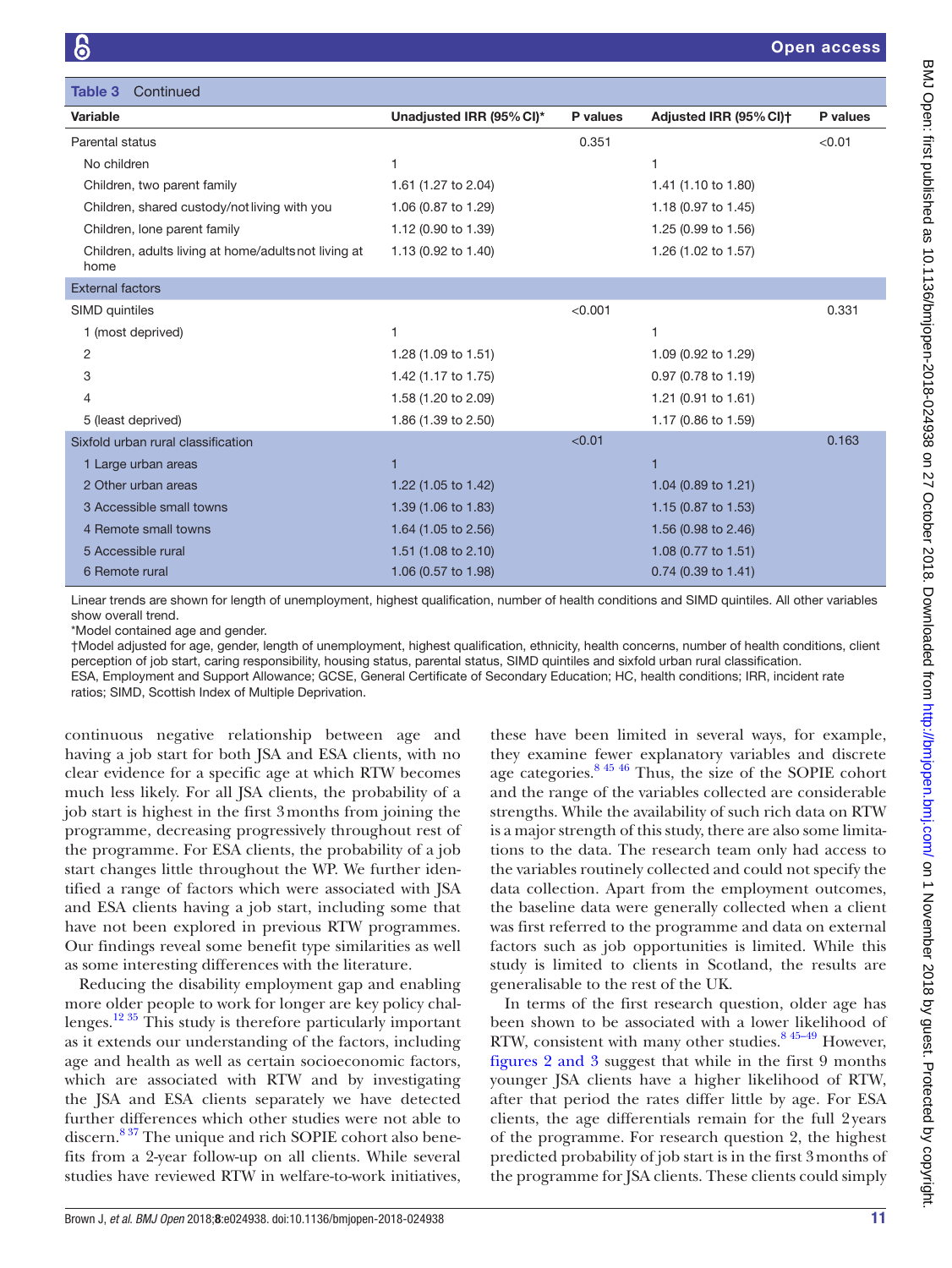be the most employable clients (eg, in terms of skills, experience, etc) and so be an example of 'creaming' (where the support provider prioritises those unemployed claimants with fewer barriers to work and who are therefore felt to be easier and more likely to move into paid work) as suggested in other studies.<sup>[50 51](#page-13-20)</sup> In contrast although much lower than JSA clients, the highest predicted probability of job start for the ESA clients (both young and old) was between 4 and 6 months. This is unsurprising given the ESA clients had been unemployed for much longer than JSA clients, had more health conditions ([table](#page-3-0) 1) and may require more support or time for the modification of health barriers or their perceived redundancy of skills. Both client groups have a decrease in RTW probability after 6 months indicating that increased support or a change in the type of support (including perhaps new approaches) may be required as time in the programme increases, or they may be seen as being so far from the labour market employers may not be willing to make sufficient workplace adjustments or feel financial incentives, such as wage subsidies, are needed $52$  or consider them as being virtually unemployable in current labour market conditions.<sup>53</sup>

Research question 3 asked what other factors are associated with RTW for JSA and ESA clients. In addition to age, the factors we investigated were drawn from a broad framework of employability covering three main interrelated components, or sets of factors, which influence a person's employability: individual factors, personal circumstances and external factors.<sup>5455</sup> Although previous studies have shown gender differences in the likelihood of RTW, $8\frac{45-47}{56}$  the gender difference that was observed for JSA clients is lost when all other factors were included in the adjusted model. Those with poorer employment records (especially longer periods of unemployment) on entering the WP were less likely to have a job start and this confirms much prior evidence of having recent work experience prior to claim/entry to programme for RTW.<sup>8 45 46</sup> Our results further confirm earlier evidence that higher qualifications are important in influencing RTW, <sup>46 49</sup> but interestingly not for ESA clients. While there was a relationship between educational qualifications and RTW in the unadjusted model, this disappeared in the fully adjusted model. Further investigation showed this to be due to the relationship between RTW and both length of unemployment and the client's perception of when they saw themselves starting a new job. Ethnicity was important for ESA clients (at the 5% significance level, although not significant for JSA clients), suggesting clients other than white British may require more appropriate support.

Health is a major obstacle to the re-employment of benefit claimants.<sup>7 8 45 46</sup> With increasing age, the prevalence of long-term conditions and disability also increases.<sup>57–59</sup> Interestingly, we found that 29% of the JSA clients disclosed at least one health condition (50% of the over 50 JSA clients), which would suggest that health is still a potential barrier to RTW for JSA clients and should not be ignored. As with other studies,

BMJ Open: first published as 10.1136/bmjopen-2018-024938 on 27 October 2018. Downloaded from http://bmjopen.bmj.com/ on 1 November 2018 by guest. Protected by copyright BMJ Open: first published as 10.1136/bmjopen-2018-0218 on 27 October 2018. Downloaded from <http://bmjopen.bmj.com/> on 11 Novemed as 10.1415/bmjopen. Protected by copyright.

disclosing a health condition (and the novel finding of increasing number) was significantly associated with the decreased likelihood of a job start.<sup>8 47 48 59</sup> Furthermore, health beliefs were important for both client groups confirming the impact of psychosocial factors. Client perception of their likely job start was important for both client groups and negative expectations may reduce resilience and lead to self-fulfilling outcomes of lower RTW. This is consistent with other studies that have shown that clients' own assessment of their ability to RTW was a strong predictor. $60-62$ 

Personal circumstances included a range related to individuals' social and household circumstances. These may affect the ability, willingness or social pressure for someone to take up an employment opportunity. $63$  For JSA clients, childcare had relatively few effects. Hence the, usually gendered, effects of having dependent children seem limited. However, for ESA clients having parental responsibilities actually increased the likelihood of a job start, perhaps due partly to psychosocial factors or a reflection of their level of disability. For non-child caring responsibilities there was a significant impact for JSA clients but the numbers were small (only 4.8% of JSA clients). Housing status was important for JSA clients, although in the adjusted analyses it would appear that it was the clients living in insecure housing that was driving much of this overall negative association. For those in temporary or sheltered housing, it is difficult to find a job as some employers may prefer those with a more fixed abode or it may be difficult for clients to actually apply of a job if they have no permanent address.  $64$ 

In terms of external factors, as with a WP evaluation, $\frac{8}{3}$ the unadjusted results show that areas of greatest deprivation were associated with lower RTW, but this association was lost in the full models for both client groups. In the unadjusted models, those JSA clients living in areas other than large urban areas were less likely to have a job start whereas ESA clients living in small towns and accessible rural areas were more likely to have a job start; however, these effects disappeared after adjusting for other factors.

It is widely recognised that being employed can improve a person's health and well-being and help reduce health inequalities. $25$  The key findings of this study have important implications for policy makers. While the disability employment gap has been recognised in Government policy, $36$  there is little evidence that current programmes will reduce barriers to the employment of ageing workers. While they will provide specialised support for those unemployed for over 2years, our findings would suggest much earlier intervention is needed. This is also supported by evidence that the longer an individual is absent from work, the less likely it is that they will return, and early intervention for those off work sick has been shown to be effective.<sup>[65 66](#page-13-29)</sup> Programmes for those with health conditions or disabilities are likely to be voluntary, but therefore may not engage individuals who, because of their unemployment, are more likely to have low mood, have an inappropriately pessimistic outlook, be socially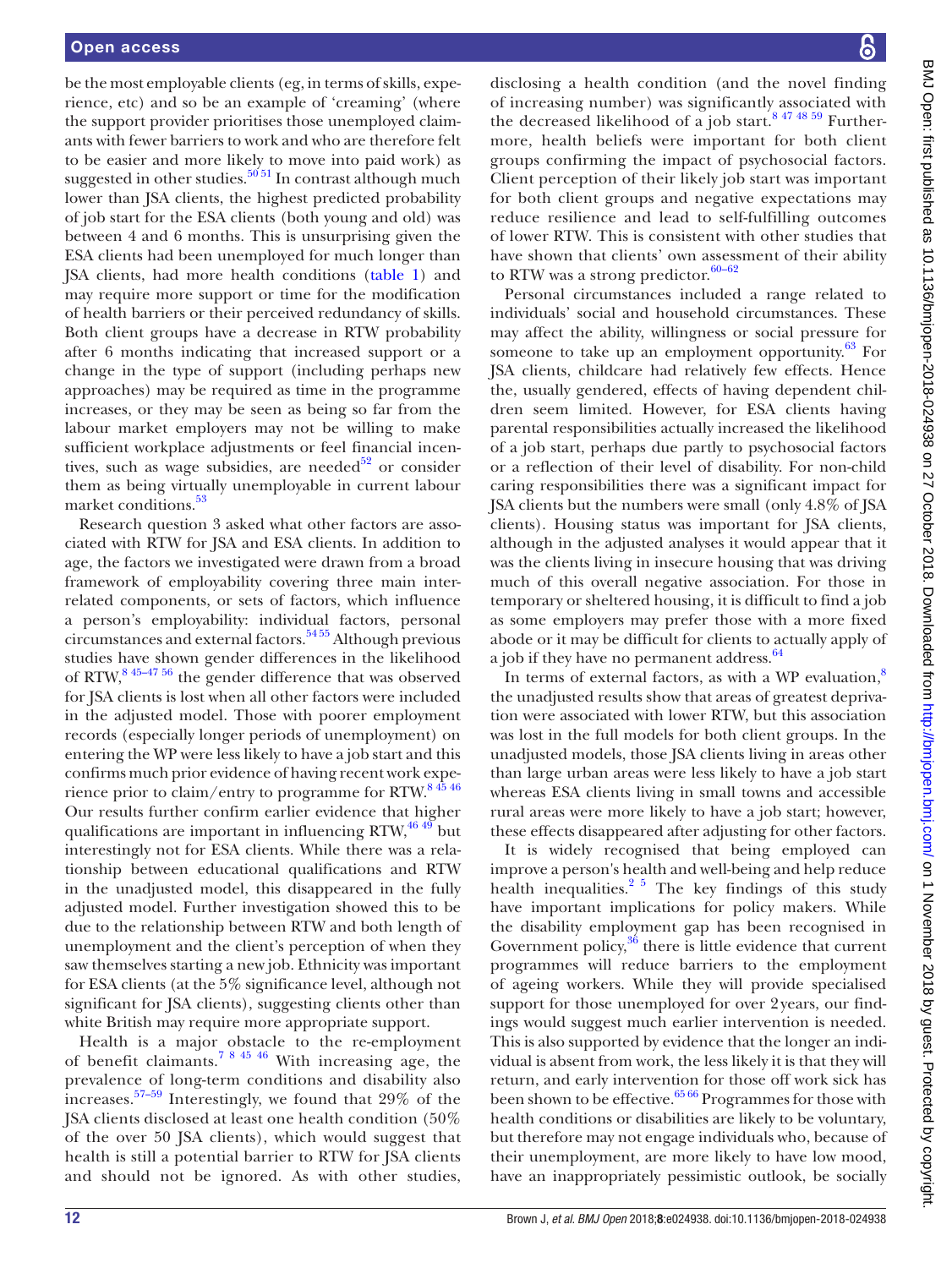isolated and reluctant to access support which needs to be based on the biopsychosocial model. $67\,68$  Perceptions about ability to work are important, but these may have been influenced by health professionals or other advisors with little knowledge of occupational health, workplaces or access to vocational rehabilitation expertise.<sup>65</sup> This study clearly shows that for the individual there is an inverse relationship between job start and the number of health conditions highlighting the need for healthcare providers to include vocational rehabilitation as part of treatment pathways. $\frac{69}{2}$  Linked to improving workability are education and retraining of ageing workers with medical conditions who may be unfit for their usual role and be disadvantaged because of poor IT or other skills.<sup>[15](#page-13-32)</sup> At present in the UK, much of the educational focus has been on the young unemployed, $\frac{70}{2}$  $\frac{70}{2}$  $\frac{70}{2}$  and new programmes need to include training to update and develop new skills for older workers.

While it is generally accepted that most work is beneficial to health, $5$  the potential health impacts of engaging with the WP requires further evaluation and linkage of this cohort to National Health Service Scotland Information Services Division health data is planned. More nuanced estimates of contextual factors such as personal circumstances (including the influence of others in the household) and external factors (such as types of local labour demand, employer behaviours and transport provision) would be useful in refining their influence and importance. Future research also needs to evaluate the long-term vocational outcomes of RTW programmes and whether expected health benefits of RTW are realised by these programmes, particularly when distinguishing the types of jobs people enter and the possible increase in job precariousness and insecurity.

# **CONCLUSION**

Age, health and a variety of socioeconomic factors play an important role in influencing RTW for unemployed people and for people who have an illness, health condition or disability that makes it difficult to RTW. Other countries with similar types of programmes, supporting both disabled and other job seekers, may also find similar relationships between individual characteristics and personal circumstances of participants. The results from this study will help inform interventions focussing on addressing age-specific, health and biopsychosocial barriers for future RTW programmes with the aim of improving employment outcomes, so that individuals, society, employers and the wider economy can benefit from extending working lives.

#### Author affiliations

<sup>1</sup> Healthy Working Lives Group, Institute of Health and Wellbeing, College of Medical, Veterinary and Life Sciences, University of Glasgow, Glasgow, UK

<sup>2</sup>MRC/CSO Social and Public Health Sciences Unit, Institute of Health and Wellbeing, College of Medical, Veterinary and Life Sciences, University of Glasgow, Glasgow, UK

<sup>3</sup>Management, Work and Organisation, University of Stirling, Stirling, UK

4 Usher Institute of Population Health Sciences and Informatics, University of Edinburgh, Edinburgh, UK

Acknowledgements The authors would like to acknowledge the help of Paul de Pellette, Luke Jeavons, Cem Zobu at Ingeus, Oarabile Molaodi, Daniel Mackay at the University of Glasgow and the DWP.

Contributors EBM, JB, SVK, AHL, RWM and JF had the original idea and developed the overall research design. JB conducted the statistical analysis with significant advice from SVK, AHL, RWM and JF. JB wrote the first draft. All authors subsequently contributed and commented to the manuscript and approved the final version.

Funding This project (and researcher JB) is funded by the MRC as part of MRC LLHW Extending Working Lives Partnership Awards (MR/L006367/1). AHL and SVK are funded by the MRC (MC\_UU\_12017/13 and MC\_UU\_12017/15) and the Scottish Government Chief Scientist Office (SPHSU13 and SPHSU15). SVK is supported by a Fellowship from the Scottish Government Chief Scientist Office (SCAF/15/02). JF is funded by the MRC (MR/K023209/1) and Scottish Government Chief Scientist Office (SCPHRP), as well as the Usher Institute of Population Health Sciences and Informatics at the University of Edinburgh.

Competing interests None declared.

Patient consent Not required.

Ethics approval Ethical approval for this project was received from the University of Glasgow College of Social Sciences Research Ethics Committee (400140186).

Provenance and peer review Not commissioned; externally peer reviewed.

Data sharing statement Ingeus acts as data processor on behalf of the data controller, the DWP. Ingeus is able to share data with the University of Glasgow (UoG) as detailed in the MRC Collaboration Agreement and the Research Data Licence between UoG and DWP.

Open access This is an open access article distributed in accordance with the Creative Commons Attribution 4.0 Unported (CC BY 4.0) license, which permits others to copy, redistribute, remix, transform and build upon this work for any purpose, provided the original work is properly cited, a link to the licence is given, and indication of whether changes were made. See: [https://creativecommons.org/](https://creativecommons.org/licenses/by/4.0/) [licenses/by/4.0/](https://creativecommons.org/licenses/by/4.0/).

#### **REFERENCES**

- <span id="page-12-0"></span>1. Akinwale B, Lynch K, Wiggins R, *et al*. Work, permanent sickness and mortality risk: a prospective cohort study of England and Wales, 1971-2006. *[J Epidemiol Community Health](http://dx.doi.org/10.1136/jech.2009.099325)* 2011;65:786–92.
- <span id="page-12-8"></span>2. Black C. Working for a healthier tomorrow: dame Carol Black's review of the health of Britain's working age population. *London* 2008.
- 3. Katikireddi SV, Leyland AH, McKee M, *et al*. Patterns of mortality by occupation in the UK, 1991-2011: a comparative analysis of linked census and mortality records. *[Lancet Public Health](http://dx.doi.org/10.1016/S2468-2667(17)30193-7)* 2017;2:e501–12.
- 4. Katikireddi SV, Niedzwiedz CL, Popham F. Employment status and income as potential mediators of educational inequalities in population mental health. *[Eur J Public Health](http://dx.doi.org/10.1093/eurpub/ckw126)* 2016;26:814–6.
- <span id="page-12-5"></span>5. Waddell G, Burton K. *Is work good for your health and wellbeing?* London: The Stationery Office, 2006.
- <span id="page-12-1"></span>6. Bartley M, Sacker A, Clarke P. Employment status, employment conditions, and limiting illness: prospective evidence from the British household panel survey 1991-2001. *[J Epidemiol Community Health](http://dx.doi.org/10.1136/jech.2003.009878)* 2004;58:501–6.
- <span id="page-12-7"></span>7. Houston D, Lindsay C. Fit for work? Health, employability and challenges for the UK welfare reform agenda. *[Policy Studies](http://dx.doi.org/10.1080/01442870903429595)* 2010;31:133–42.
- <span id="page-12-4"></span>8. Meager N, Newton B, Sainsbury R, *et al*. *Work programme evaluation: the participant experience report*. London, 2014.
- 9. Thomas C, Benzeval M, Stansfeld SA. Employment transitions and mental health: an analysis from the British household panel survey. *[J](http://dx.doi.org/10.1136/jech.2004.019778)  [Epidemiol Community Health](http://dx.doi.org/10.1136/jech.2004.019778)* 2005;59:243–9.
- <span id="page-12-2"></span>10. Altmann R. *A New Vision for Older Workers: Retain, Retrain, Recruit*. London: Department for Work and Pensions, 2015.
- <span id="page-12-3"></span>11. Green A, de Hoyos M, Barnes S, *et al*. *Literature review on employability, inclusion and ICT, Report 1: the concept of employability, with a specific focus on young people, older workers and migrants*. Luxembourg, 2013.
- <span id="page-12-6"></span>12. Department for Work and Pensions. Fuller Working Lives Evidence Base - 2017. 2017.